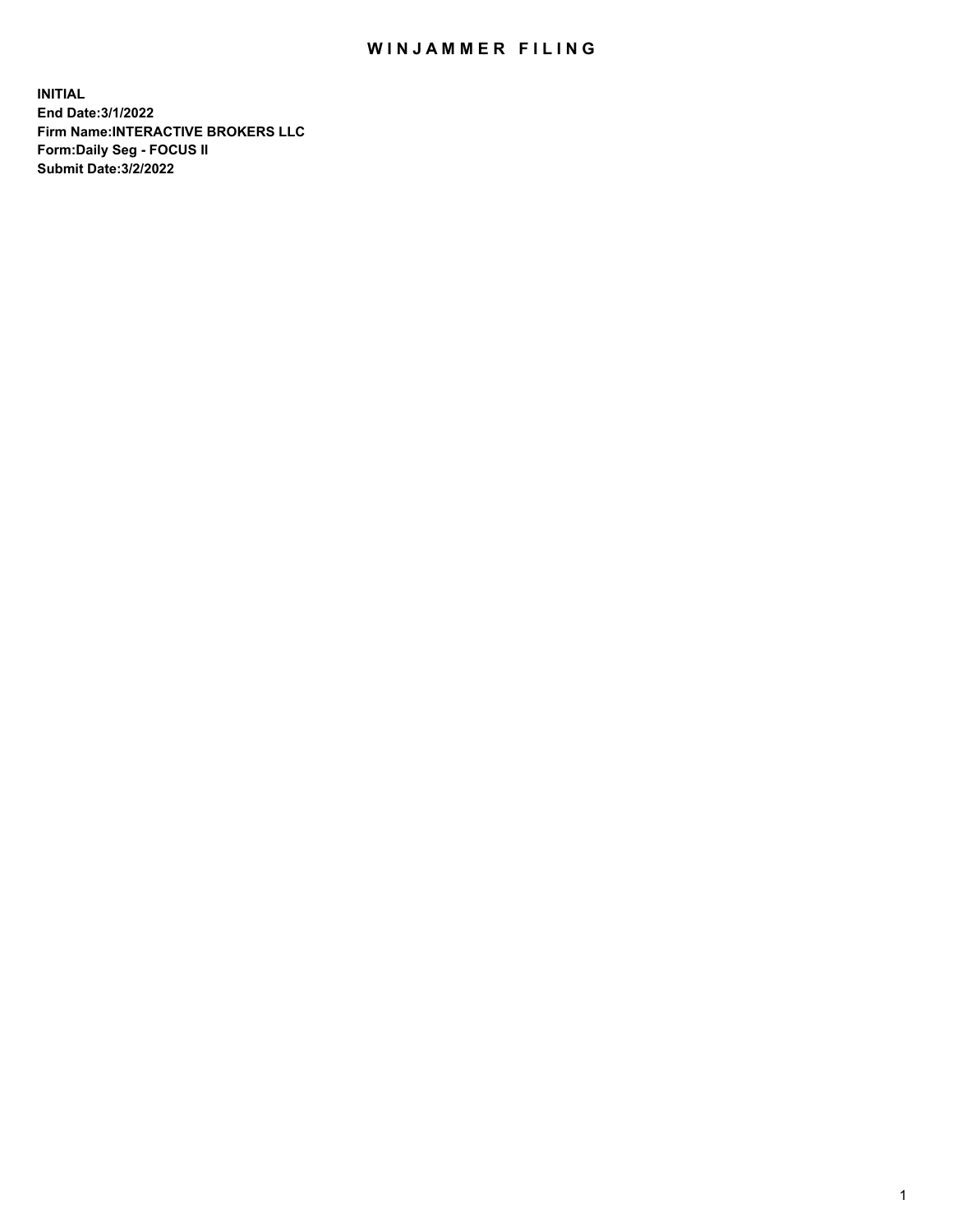**INITIAL End Date:3/1/2022 Firm Name:INTERACTIVE BROKERS LLC Form:Daily Seg - FOCUS II Submit Date:3/2/2022 Daily Segregation - Cover Page**

| Name of Company                                                                                                                                                                                                                                                                                                                | <b>INTERACTIVE BROKERS LLC</b>                                                                 |
|--------------------------------------------------------------------------------------------------------------------------------------------------------------------------------------------------------------------------------------------------------------------------------------------------------------------------------|------------------------------------------------------------------------------------------------|
| <b>Contact Name</b>                                                                                                                                                                                                                                                                                                            | James Menicucci                                                                                |
| <b>Contact Phone Number</b>                                                                                                                                                                                                                                                                                                    | 203-618-8085                                                                                   |
| <b>Contact Email Address</b>                                                                                                                                                                                                                                                                                                   | jmenicucci@interactivebrokers.c<br>om                                                          |
| FCM's Customer Segregated Funds Residual Interest Target (choose one):<br>a. Minimum dollar amount: ; or<br>b. Minimum percentage of customer segregated funds required:% ; or<br>c. Dollar amount range between: and; or<br>d. Percentage range of customer segregated funds required between: % and %.                       | $\overline{\mathbf{0}}$<br>$\overline{\mathbf{0}}$<br>155,000,000 245,000,000<br>00            |
| FCM's Customer Secured Amount Funds Residual Interest Target (choose one):<br>a. Minimum dollar amount: ; or<br>b. Minimum percentage of customer secured funds required:%; or<br>c. Dollar amount range between: and; or<br>d. Percentage range of customer secured funds required between:% and%.                            | $\overline{\mathbf{0}}$<br>$\overline{\mathbf{0}}$<br>80,000,000 120,000,000<br>0 <sub>0</sub> |
| FCM's Cleared Swaps Customer Collateral Residual Interest Target (choose one):<br>a. Minimum dollar amount: ; or<br>b. Minimum percentage of cleared swaps customer collateral required:% ; or<br>c. Dollar amount range between: and; or<br>d. Percentage range of cleared swaps customer collateral required between:% and%. | <u>0</u><br>$\overline{\mathbf{0}}$<br>0 <sub>0</sub><br>0 <sub>0</sub>                        |

Attach supporting documents CH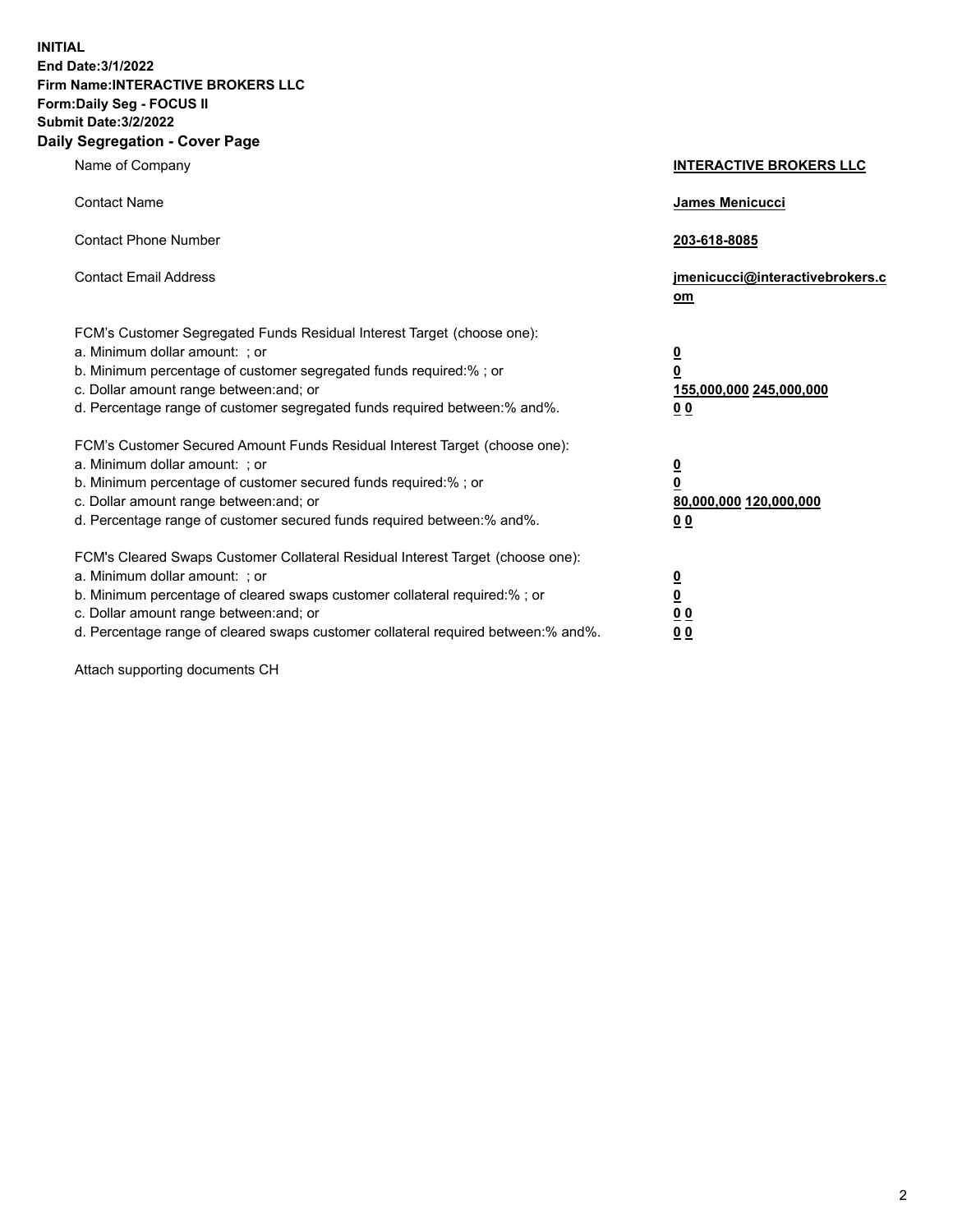**INITIAL End Date:3/1/2022 Firm Name:INTERACTIVE BROKERS LLC Form:Daily Seg - FOCUS II Submit Date:3/2/2022 Daily Segregation - Secured Amounts**

|                | Daily Ocglegation - Occuled Anioants                                                                       |                                  |
|----------------|------------------------------------------------------------------------------------------------------------|----------------------------------|
|                | Foreign Futures and Foreign Options Secured Amounts                                                        |                                  |
|                | Amount required to be set aside pursuant to law, rule or regulation of a foreign                           | $0$ [7305]                       |
|                | government or a rule of a self-regulatory organization authorized thereunder                               |                                  |
| $\mathbf{1}$ . | Net ledger balance - Foreign Futures and Foreign Option Trading - All Customers                            |                                  |
|                | A. Cash                                                                                                    | 456,159,229 [7315]               |
|                | B. Securities (at market)                                                                                  | $0$ [7317]                       |
| 2.             | Net unrealized profit (loss) in open futures contracts traded on a foreign board of trade                  | 32,542,967 [7325]                |
| 3.             | Exchange traded options                                                                                    |                                  |
|                | a. Market value of open option contracts purchased on a foreign board of trade                             | <b>85,901</b> [7335]             |
|                | b. Market value of open contracts granted (sold) on a foreign board of trade                               | -9,986 [7337]                    |
| 4.             | Net equity (deficit) (add lines 1. 2. and 3.)                                                              | 488,778,111 [7345]               |
| 5.             | Account liquidating to a deficit and account with a debit balances - gross amount                          | 6,238 [7351]                     |
|                | Less: amount offset by customer owned securities                                                           | 0 [7352] 6,238 [7354]            |
| 6.             | Amount required to be set aside as the secured amount - Net Liquidating Equity                             | 488,784,349 [7355]               |
|                | Method (add lines 4 and 5)                                                                                 |                                  |
| 7.             | Greater of amount required to be set aside pursuant to foreign jurisdiction (above) or line                | 488,784,349 [7360]               |
|                | 6.                                                                                                         |                                  |
|                | FUNDS DEPOSITED IN SEPARATE REGULATION 30.7 ACCOUNTS                                                       |                                  |
| $\mathbf{1}$ . | Cash in banks                                                                                              |                                  |
|                | A. Banks located in the United States                                                                      | 68,941,977 [7500]                |
|                | B. Other banks qualified under Regulation 30.7                                                             | 0 [7520] 68,941,977 [7530]       |
| 2.             | <b>Securities</b>                                                                                          |                                  |
|                | A. In safekeeping with banks located in the United States                                                  | 348,236,500 [7540]               |
|                | B. In safekeeping with other banks qualified under Regulation 30.7                                         | 0 [7560] 348,236,500 [7570]      |
| 3.             | Equities with registered futures commission merchants                                                      |                                  |
|                | A. Cash                                                                                                    | $0$ [7580]                       |
|                | <b>B.</b> Securities                                                                                       | $0$ [7590]                       |
|                | C. Unrealized gain (loss) on open futures contracts                                                        | $0$ [7600]                       |
|                | D. Value of long option contracts                                                                          | $0$ [7610]                       |
|                | E. Value of short option contracts                                                                         | 0 [7615] 0 [7620]                |
| 4.             | Amounts held by clearing organizations of foreign boards of trade                                          |                                  |
|                | A. Cash                                                                                                    | $0$ [7640]                       |
|                | <b>B.</b> Securities                                                                                       | $0$ [7650]                       |
|                | C. Amount due to (from) clearing organization - daily variation                                            | $0$ [7660]                       |
|                | D. Value of long option contracts                                                                          | $0$ [7670]                       |
|                | E. Value of short option contracts                                                                         | 0 [7675] 0 [7680]                |
| 5.             | Amounts held by members of foreign boards of trade                                                         |                                  |
|                | A. Cash                                                                                                    | 197,385,979 [7700]               |
|                | <b>B.</b> Securities                                                                                       | $0$ [7710]                       |
|                | C. Unrealized gain (loss) on open futures contracts                                                        | 8,964,858 [7720]                 |
|                | D. Value of long option contracts                                                                          | 85,901 [7730]                    |
|                | E. Value of short option contracts                                                                         | -9,986 [7735] 206,426,752 [7740] |
| 6.             | Amounts with other depositories designated by a foreign board of trade                                     | 0 [7760]                         |
| 7.             | Segregated funds on hand                                                                                   | $0$ [7765]                       |
| 8.             | Total funds in separate section 30.7 accounts                                                              | 623,605,229 [7770]               |
| 9.             | Excess (deficiency) Set Aside for Secured Amount (subtract line 7 Secured Statement<br>Page 1 from Line 8) | 134,820,880 [7380]               |
| 10.            | Management Target Amount for Excess funds in separate section 30.7 accounts                                | 80,000,000 [7780]                |
| 11.            | Excess (deficiency) funds in separate 30.7 accounts over (under) Management Target                         | 54,820,880 [7785]                |
|                |                                                                                                            |                                  |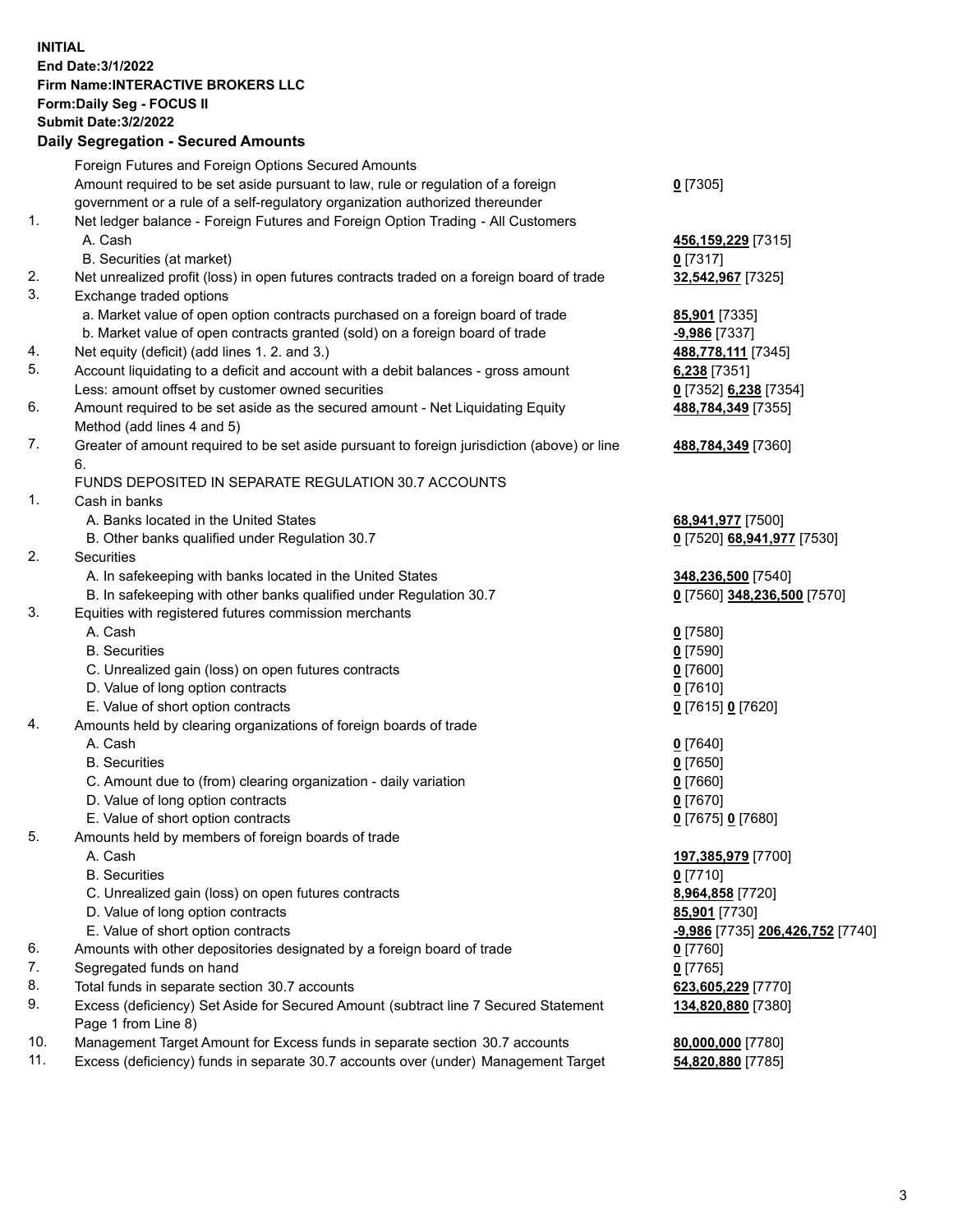**INITIAL End Date:3/1/2022 Firm Name:INTERACTIVE BROKERS LLC Form:Daily Seg - FOCUS II Submit Date:3/2/2022 Daily Segregation - Segregation Statement** SEGREGATION REQUIREMENTS(Section 4d(2) of the CEAct) 1. Net ledger balance A. Cash **8,044,564,849** [7010] B. Securities (at market) **0** [7020] 2. Net unrealized profit (loss) in open futures contracts traded on a contract market **206,897,512** [7030] 3. Exchange traded options A. Add market value of open option contracts purchased on a contract market **927,885,313** [7032] B. Deduct market value of open option contracts granted (sold) on a contract market **-868,353,011** [7033] 4. Net equity (deficit) (add lines 1, 2 and 3) **8,310,994,663** [7040] 5. Accounts liquidating to a deficit and accounts with debit balances - gross amount **1,366,145** [7045] Less: amount offset by customer securities **0** [7047] **1,366,145** [7050] 6. Amount required to be segregated (add lines 4 and 5) **8,312,360,808** [7060] FUNDS IN SEGREGATED ACCOUNTS 7. Deposited in segregated funds bank accounts A. Cash **864,594,889** [7070] B. Securities representing investments of customers' funds (at market) **5,292,225,630** [7080] C. Securities held for particular customers or option customers in lieu of cash (at market) **0** [7090] 8. Margins on deposit with derivatives clearing organizations of contract markets A. Cash **1,218,183,425** [7100] B. Securities representing investments of customers' funds (at market) **1,079,787,569** [7110] C. Securities held for particular customers or option customers in lieu of cash (at market) **0** [7120] 9. Net settlement from (to) derivatives clearing organizations of contract markets **6,553,852** [7130] 10. Exchange traded options A. Value of open long option contracts **927,885,313** [7132] B. Value of open short option contracts **-868,353,011** [7133] 11. Net equities with other FCMs A. Net liquidating equity **0** [7140] B. Securities representing investments of customers' funds (at market) **0** [7160] C. Securities held for particular customers or option customers in lieu of cash (at market) **0** [7170] 12. Segregated funds on hand **0** [7150] 13. Total amount in segregation (add lines 7 through 12) **8,520,877,667** [7180] 14. Excess (deficiency) funds in segregation (subtract line 6 from line 13) **208,516,859** [7190] 15. Management Target Amount for Excess funds in segregation **155,000,000** [7194] 16. Excess (deficiency) funds in segregation over (under) Management Target Amount **53,516,859** [7198]

Excess